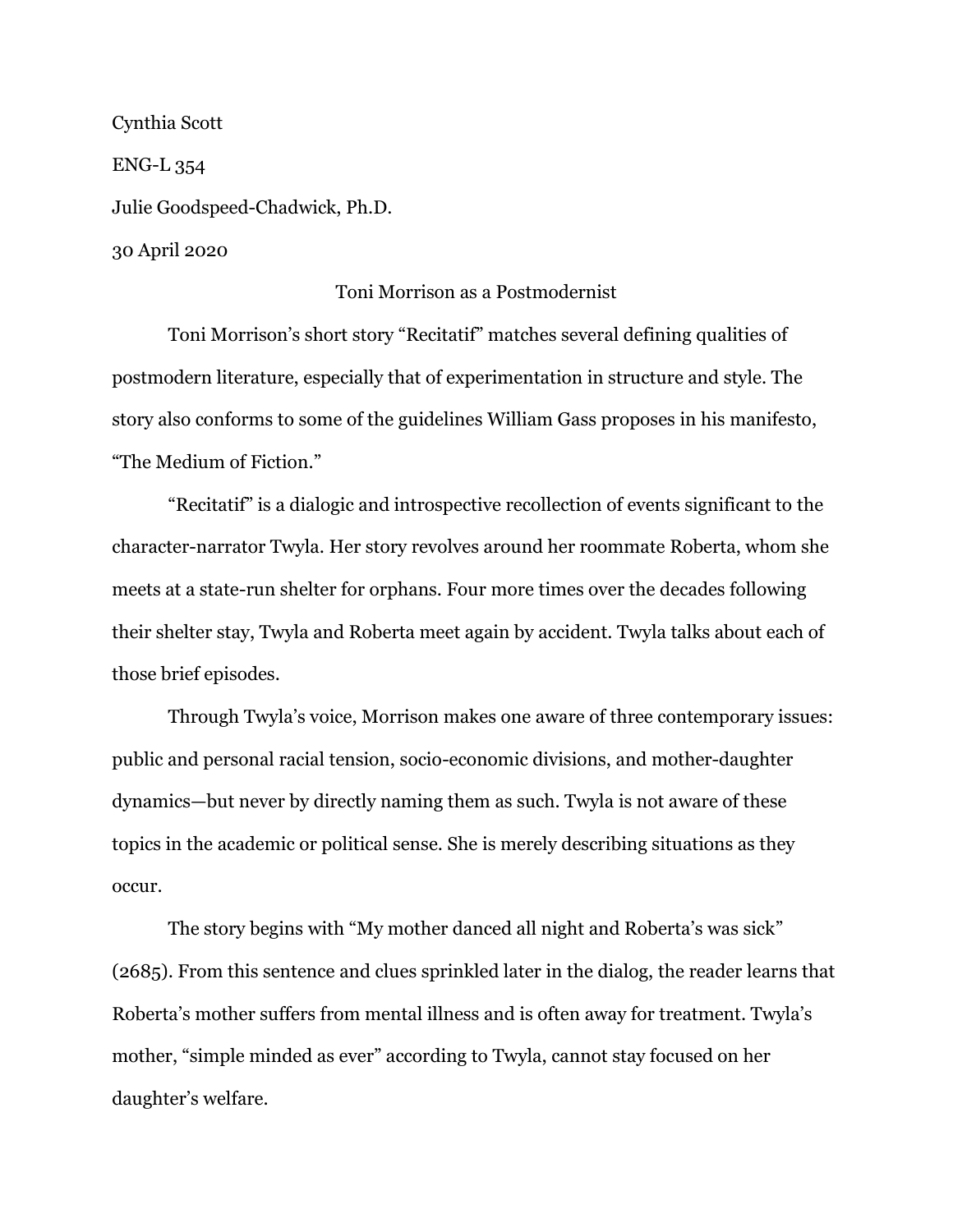Twyla continues with "That's why we were taken to St. Bonny's. People want to put their arms around you when you tell them you were in a shelter, but it really wasn't bad." She shares her consciousness of race: "It was one thing to be taken out of your own bed early in the morning--it was something else to be stuck in a strange place with a girl from a whole other race" (2685). Throughout the story, even when describing a racially tense situation, Twyla never specifically identifies herself or Roberta as white or black.

By avoiding black and white labels, Morrison is dismantling artificially constructed racial binaries. Ignoring long-assumed so-called truths about human biological diversity, she is (in postmodern fashion) deconstructing the language, and therefore the thoughts normally induced by those labels. Morrison's anti-binary theme exemplifies what philosopher William Gass says about concepts: "Like the mathematician, like the philosopher, the novelist makes things out of concepts. Concepts, consequently, must be his critical concern: not the defects of his person, the crimes on his conscience, other men's morals, or their kindness or cruelty" (2489). William Gass places importance on the writer's theme or main idea, saying the writer should pursue expression of a chosen concept without being distracted by internal or external forces obstructing the writer's goal.

In addition to the anti-binary concept, issues of social pressure, fear, and guilt enter the story when Twyla recalls watching "the big girls [teens] dancing and playing the radio" in the orchard. "Maggie fell down there once. …And the big girls laughed at her. We should have helped her up, I know, but we were scared of those girls with lipstick and eyebrow pencil. Maggie couldn't talk. ...I think she was born that way: mute. She was old and sandy-colored and she worked in the kitchen" (2686). This scene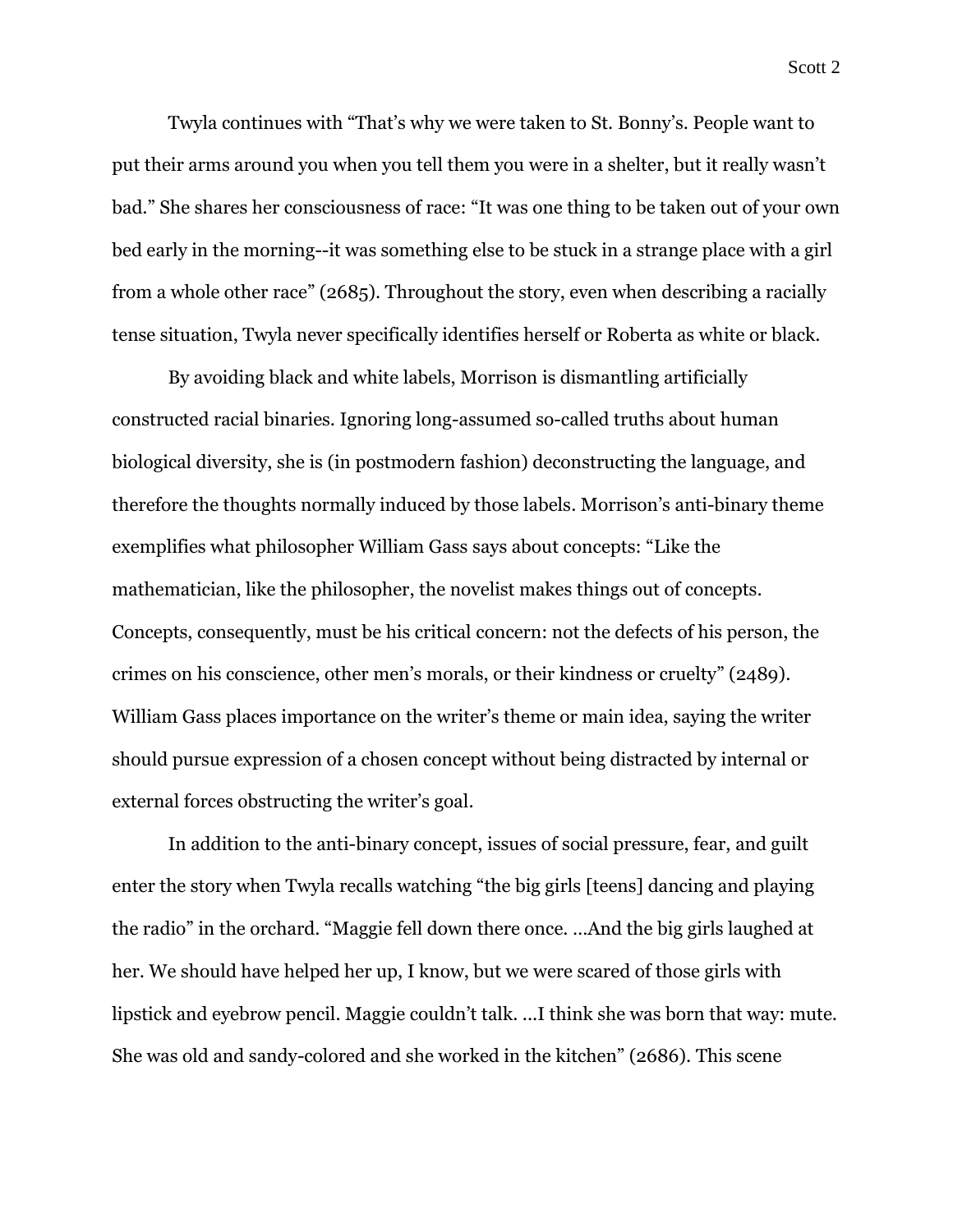haunts both Twyla and Roberta throughout the story, gaining new significance as they grow older and talk about it.

Another concept, that of socio-economic differences, also appears in the first episode of the story. Roberta's economic situation is better than Twyla's, at least in the area of food supply. Twyla mentions her feelings about food at the shelter:

The food was good, though. At least I thought so. Roberta hated it and left whole pieces of things on her plate: Spam, Salisbury steak—even jello with fruit cocktail in it, and she didn't care if I ate what she wouldn't. Mary's idea of supper was popcorn and a can of Yoo-Hoo. Hot mashed potatoes and two weenies was like Thanksgiving for me. (2686)

Twyla's mother, Mary, evidently lives at a poverty level causing Twyla to experience food insecurity. Twyla has thoughts about the unfairness of food distribution, saying, "Things are not right. The wrong food is always with the wrong people. Maybe that's why I got into waitress work later—to match up the right people with the right food" (2689).

How Twyla expresses food concerns is typical of her voice in the story. She describes events simply and directly, as she remembers them. At no time do we sense the author interjecting her own voice to explain anything or to set a scene. Morrison's method of letting a character speak in everyday language matches another William Gass manifesto point:

A dedicated storyteller…will…[follow] as closely as he can our simplest, most direct and unaffected forms of daily talk, for we report real things, things which intrigue and worry us, and such resembling gossip in a book allows us to believe in figures and events we cannot see, shall never touch, with an assurance of safety which sets our passions free.  $(2491)$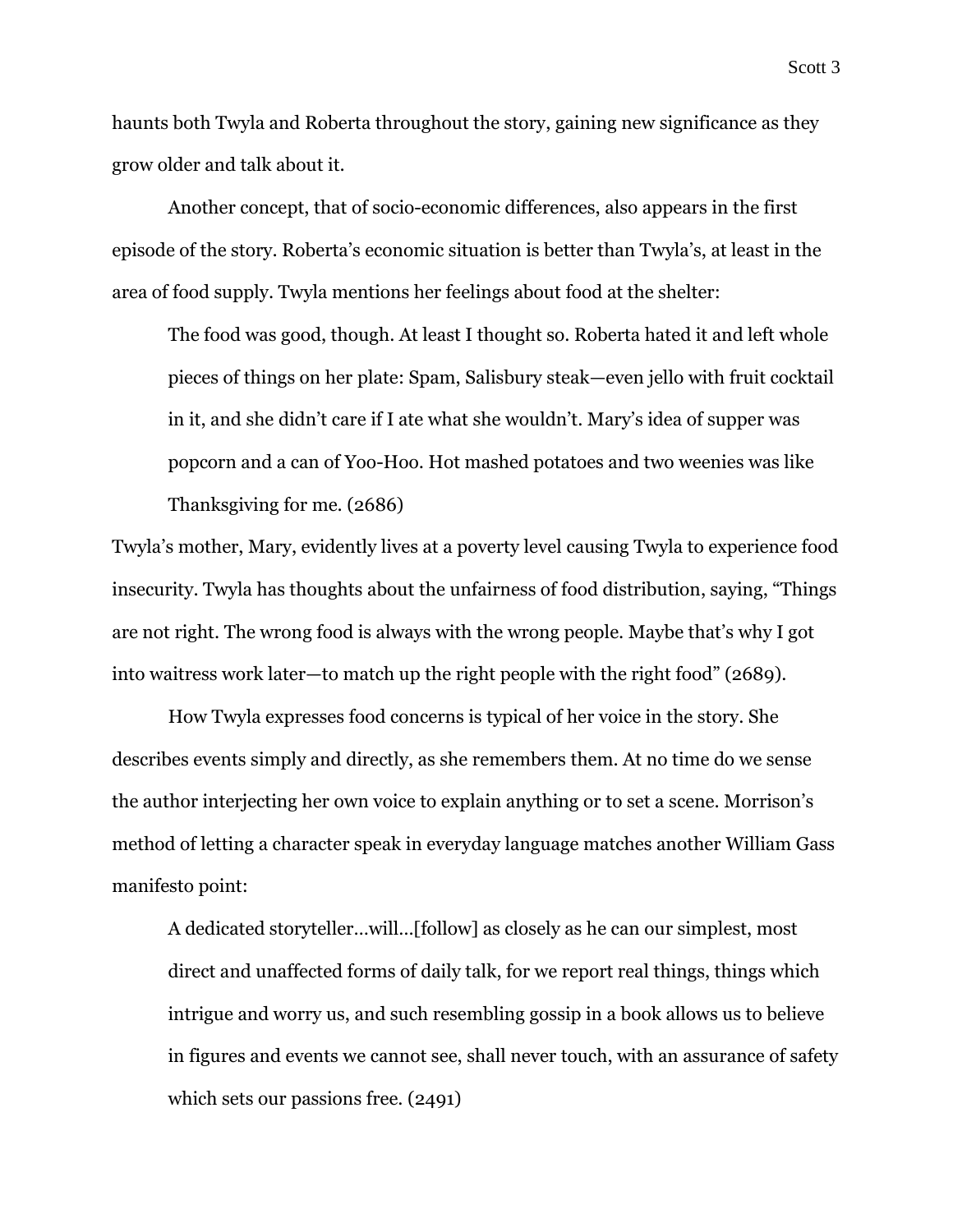Gass is saying the power of simple and direct or writing made comfortable for the reader is more dramatic and has a stronger effect than formally structured prose. The reader will trust the story enough to feel an imaginative and emotional reaction.

Morrison uses no section breaks or transition phrases to segue into the second episode of Twyla's story. After describing the day Roberta left the shelter, Twyla continues in the next paragraph with: "I was working behind the counter at the Howard Johnson's on the Thruway just before the Kingston exit" (2689). Morrison does not explain that Howard Johnson was the largest restaurant chain in the U.S. during the 1960s and 1970s, which (along with the reference to highway travel) places the story firmly in the contemporary period. Many Postmodern literature authors often omit explanations and details that might slow the flow of a story. William Gass encourages this unconcern with such detail in his manifesto: "For most people, fiction is history; fiction is history without tables, graphs, dates, imports, edicts, evidence, laws; history without hiatus—intelligible, simple, smooth" (p. 2490). As Gass would encourage, Morrison's postmodernist fragmentation provides no mention of dates and timing, no explanation of historic facts, and offers minimum contextual description surrounding events.

The reunion at Howard Johnson does not go well for Twyla. Roberta acts rudely and with snide superiority during their brief conversation while sharing private laughs with her companions about Twyla's appearance in her uniform. After an uncomfortable pause, Roberta says:

"We're on our way to the Coast. He's got an appointment with Hendrix." She gestured casually toward the boy next to her.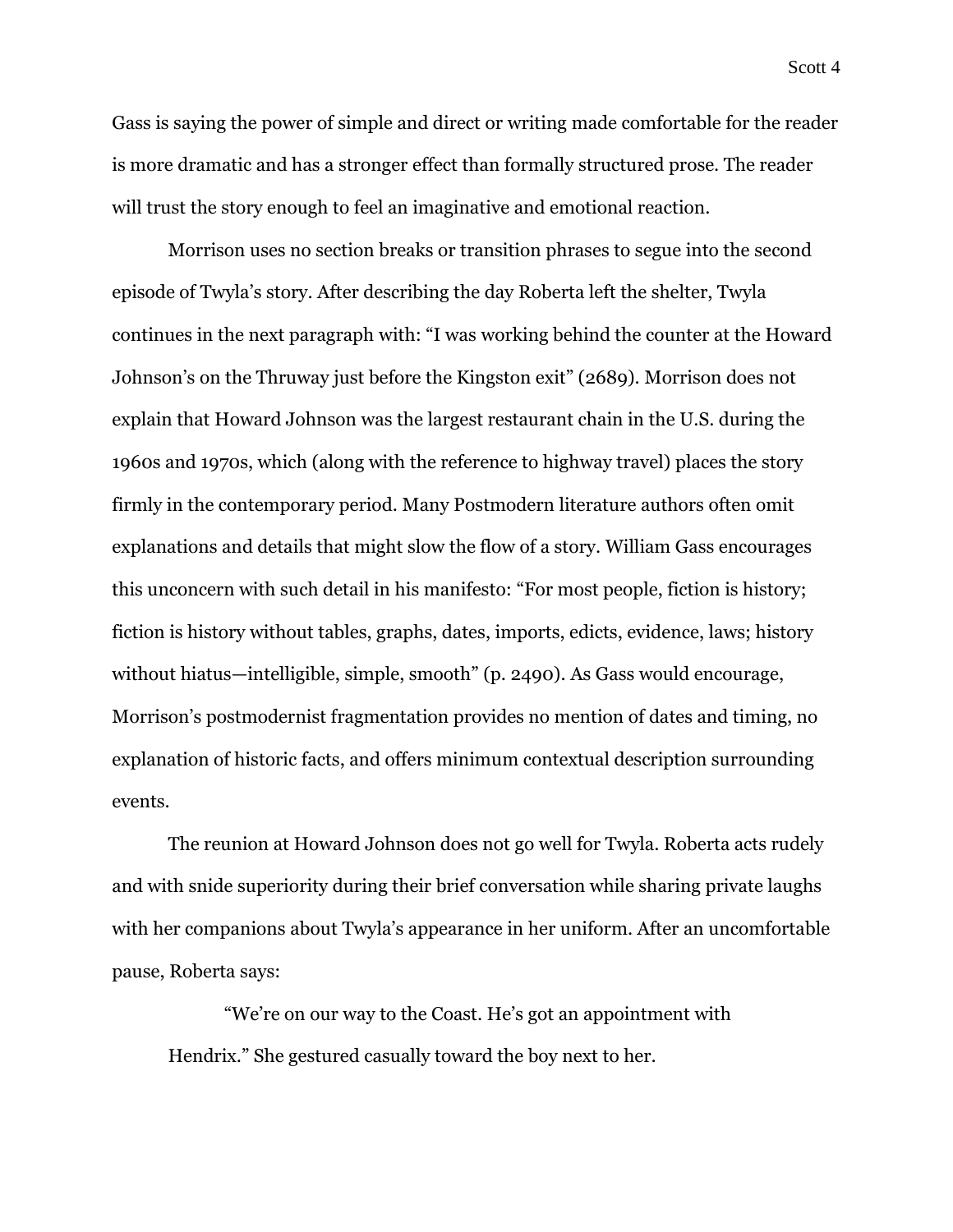"Hendrix? Fantastic," I said. "Really fantastic. What's she doing now?"

Roberta coughed on her cigarette and the two guys rolled their eyes up at the ceiling. "Hendrix. Jimi Hendrix, asshole. He's only the biggest—Oh, wow. Forget it." (2690)

This dialog humiliates Twyla. She is completely unaware of the rock music scene, including the fame of black performer-song writer Jimi Hendrix. The entire conversation exposes the social gap between herself and Roberta. After this unpleasant exchange, Twyla resorts to a standard good-bye.

"How's your mother?" I asked.

Her grin cracked her whole face. She swallowed. "Fine," she said. "How's yours?"

"Pretty as a picture," I said and turned away. (2690)

These comments made about their mothers may be false. Twyla and Roberta are keeping up appearances and making light throw-away remarks expected in polite conversation. An underlying concern about mothers continues throughout the story.

Twyla and Roberta meet for the third time, again by happenstance, at a posh upscale grocery emporium. For Twyla, it is a curiosity visit and she cannot really afford to shop there. The new store is part of a renovation movement initiated by well-off people from the suburbs who are migrating into one of Newburgh's urban renewal neighborhoods. Roberta has become part of that affluent crowd by marrying into it; she is "dressed to kill," as befitting that status.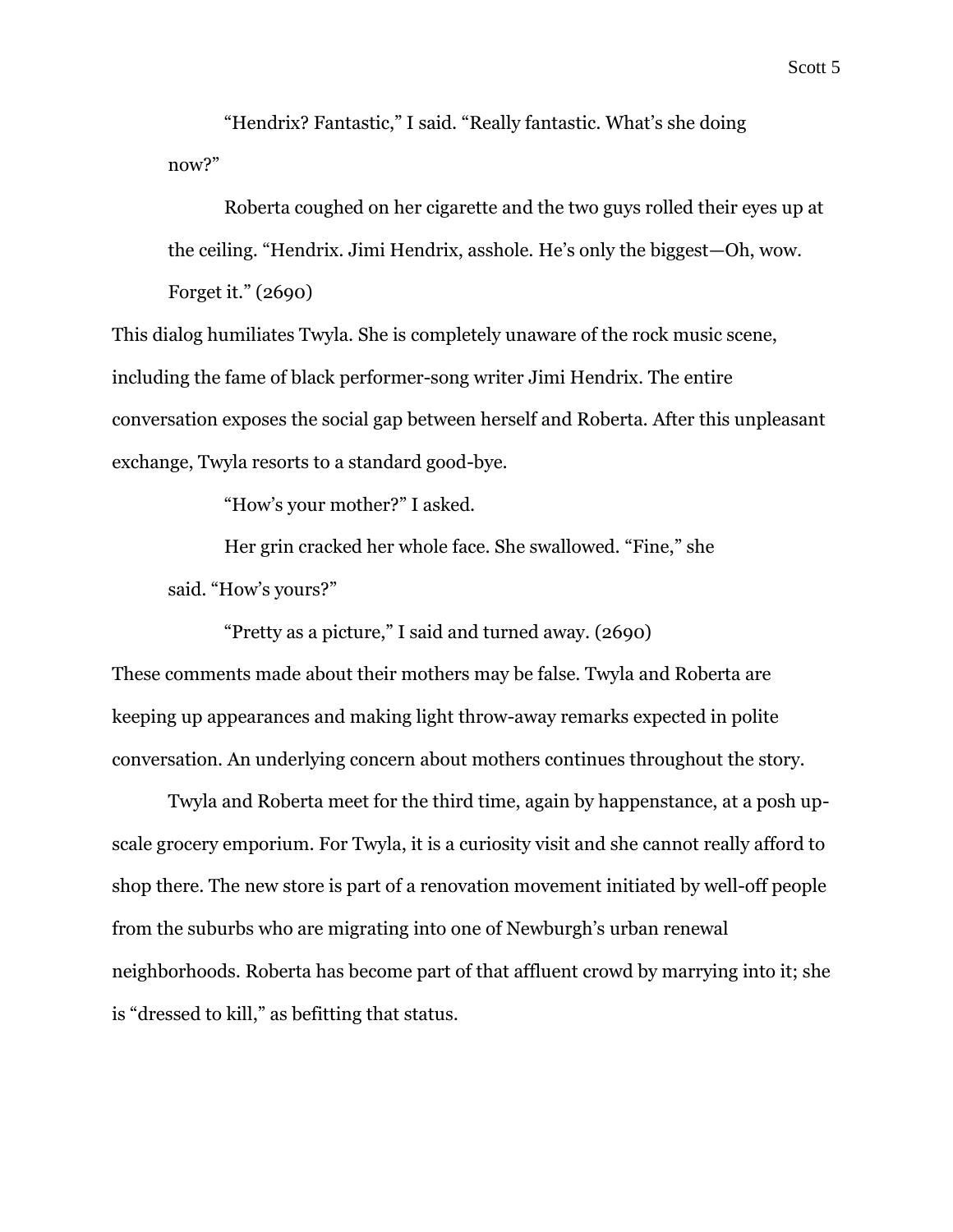This meeting with Roberta is more friendly than the one twelve years ago at the Howard Johnson. After exchanging several other state shelter memories, they talk about an old deaf-mute woman who was working there. Twyla opens the topic.

"Remember Maggie? The day she fell down and those gar girls laughed at her?"

Roberta looked up from her salad and stared at me. "Maggie didn't fall," she said.

"Yes, she did. You remember."

"No, Twyla. They knocked her down. Those girls pushed her down and tore her clothes. In the orchard."

"I don't—that's not what happened."

"Sure it is. In the orchard. Remember how scared we were?"

"Wait a minute. I don't remember any of that." (2693)

Twyla is incredulous; she cannot believe what Roberta is saying. When they part, she reflects, "Roberta had messed up my past somehow with that business about Maggie. I wouldn't forget a thing like that, Would I?"

Morrison uses this exchange to insert a concept about the power of verbal suggestion and the harm it can produce. Twyla is now deeply disturbed by Roberta's claim that Maggie was attacked. For the reader and for the character portrayed in text, a painful concept or recollection can have lasting effect, as explained by William Gass:

Concepts… invade us as we read, and they achieve, as our resistance and their forces vary, every conceivable degree of occupation. Imagine a worry or a pain, an obsessive thought, a jealousy or hate so strong it renders you insensible to all else. Then while it lasts, you are that fear that ache, for consciousness is always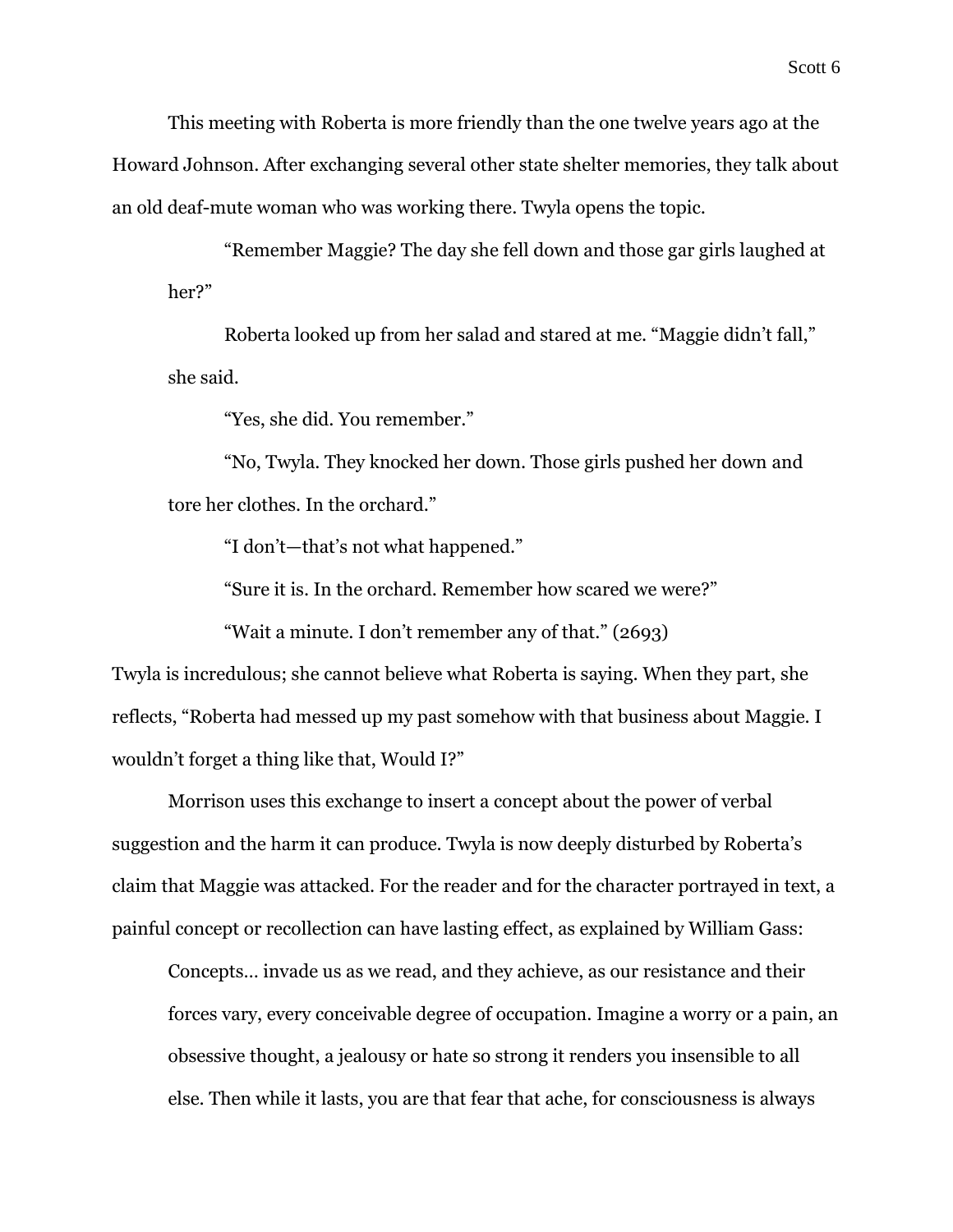smaller than its opportunities, and can contract around a kernel like a shell. (2491)

Gass talks about being occupied by negative and harmful thoughts and feelings that block our awareness of external events while we are reading. When in the grip of such a fictional obsession, we are temporarily not open to other ways of thinking.

Twyla does not continually obsess over Roberta's view of events, but she is haunted by the question sporadically over the next few years. The subject returns when she and Roberta have their fourth encounter, this time at the scene of an anti-bussing picket line in front of her son's junior high school. Twyla is in her car and Roberta is outside with the picketers. After a contentious exchange about the racially charged bussing issue, Roberta throws one more volley:

"Maybe I am different now, Twyla. But you're not. You're the same little state kid who kicked a poor old black lady when she was down on the ground. You kicked a black lady and you have the nerve to call me a bigot."

"She wasn't black," I said.

"Like hell she wasn't, and you kicked her. We both did. You kicked a black lady who couldn't even scream."

"Liar!" (2695)

Much later, after getting over the question of whether Maggie was black and whether she kicked Maggie, Twyla realizes there is a more significant point to acknowledge about herself:

I tried to reassure myself about the race thing for a long time until it dawned on me that the truth was already there, and Roberta knew it. I didn't kick her; I didn't join in with the gar girls and kick that lady, but I sure did want to. We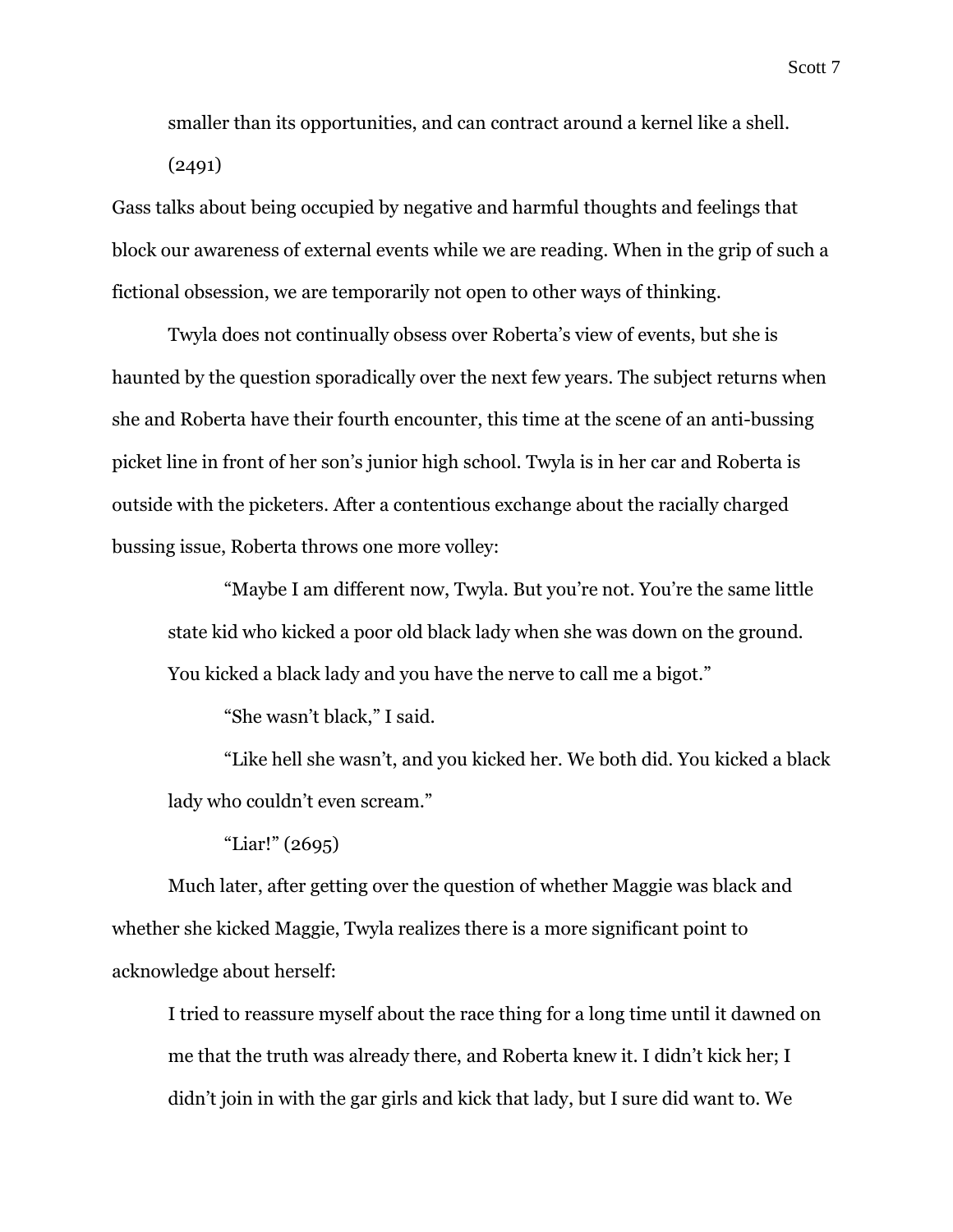Scott 8

watched and never tried to help her and never called for help. Maggie was my dancing mother. Deaf, I thought, and dumb. Nobody inside. Nobody who would hear you if you cried in the night. Nobody who could tell you anything important that you could use. …And when the gar girls pushed her down, and started roughhousing, I knew she wouldn't scream, couldn't ---just like me—and I was glad about that. (2697)

At last, Twyla understands how seriously Mary's poor mothering skills affected her childhood behavior. In a moment of self-analysis, she recognizes how her eight-year old mind substituted her mother into the scene concerning Maggie. By not helping Maggie, Twyla was punishing Mary. This revelation or conscious awareness is an important part of Morrison's story concept.

William Gass discusses two points about presenting consciousness. The first is about the author's consciousness and whether it should be a part of fiction. "He [the author] will avoid recording consciousness since consciousness is private—we do not normally "take it down" – and because no one really believes in any other feelings than his own" (2491). In other words, a reader is not necessarily interested in how the author is feeling or what she is thinking. The author should not interject personal consciousness items into her novels and short stories.

The second Gass point about consciousness appears to be for enhancing the reader's experience. "The purpose of a literary work is the capture of consciousness, and the consequent creation, in you, of an imagined sensibility, so that while you read you are that patient pool or cataract of concepts which the author has constructed…" (2491). If the author writes well, the reader is taken out of their immediate reality and into the world of the story's character, including her thoughts. Those thoughts follow the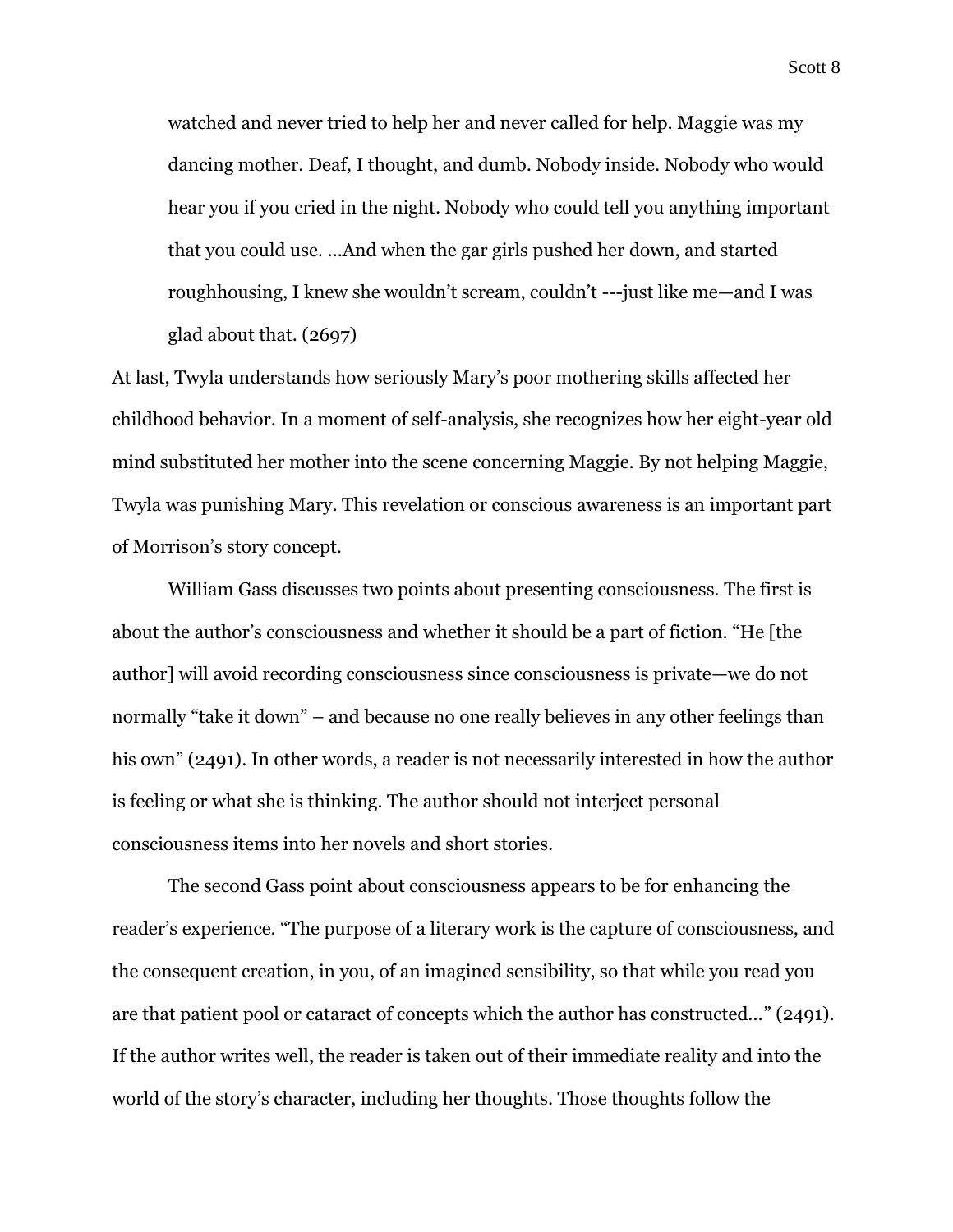direction of the author's concept or theme. There is a difference between the author's concept and the author's personal consciousness.

Morrison, through Twyla, also presents Roberta's consciousness. Twyla's story comes full circle five or six years later when she and Roberta meet unexpectedly for the fifth and last time at a coffee shop. Roberta confesses her lies about Maggie. She admits she cannot be sure if Maggie was black or not, and goes on to say:

I just remember her as old, so old. And because she couldn't talk—well, you know, I thought she was crazy. She'd been brought up in an institution like my mother was and like I thought I would be too. And you were right. We didn't kick her. It was the gar girls. Only them. But, well, I wanted to. I really wanted them to hurt her. I said we did it, too. You and me, but that's not true. And I don't want you to carry that around. It was just that I wanted to do it so bad that day wanting to is doing it. (2698)

Roberta's thoughts about the Maggie incident are like Twyla's. Both women now realize they had transferred feelings about their mothers into their perceptions of Maggie. All past remarks about their cultural, socio-economic, and racial differences seem now to be insignificant when weighed against their shared childhood traumas.

Exploring the different ways Twyla and Roberta react to Life's stumbling blocks brings one to the realization that beneath our cultural and social attitude differences, people feel the same kinds of pain and share the same worries. Toni Morrison gives us this important piece of literature as a unique way to affirm that we are all human.